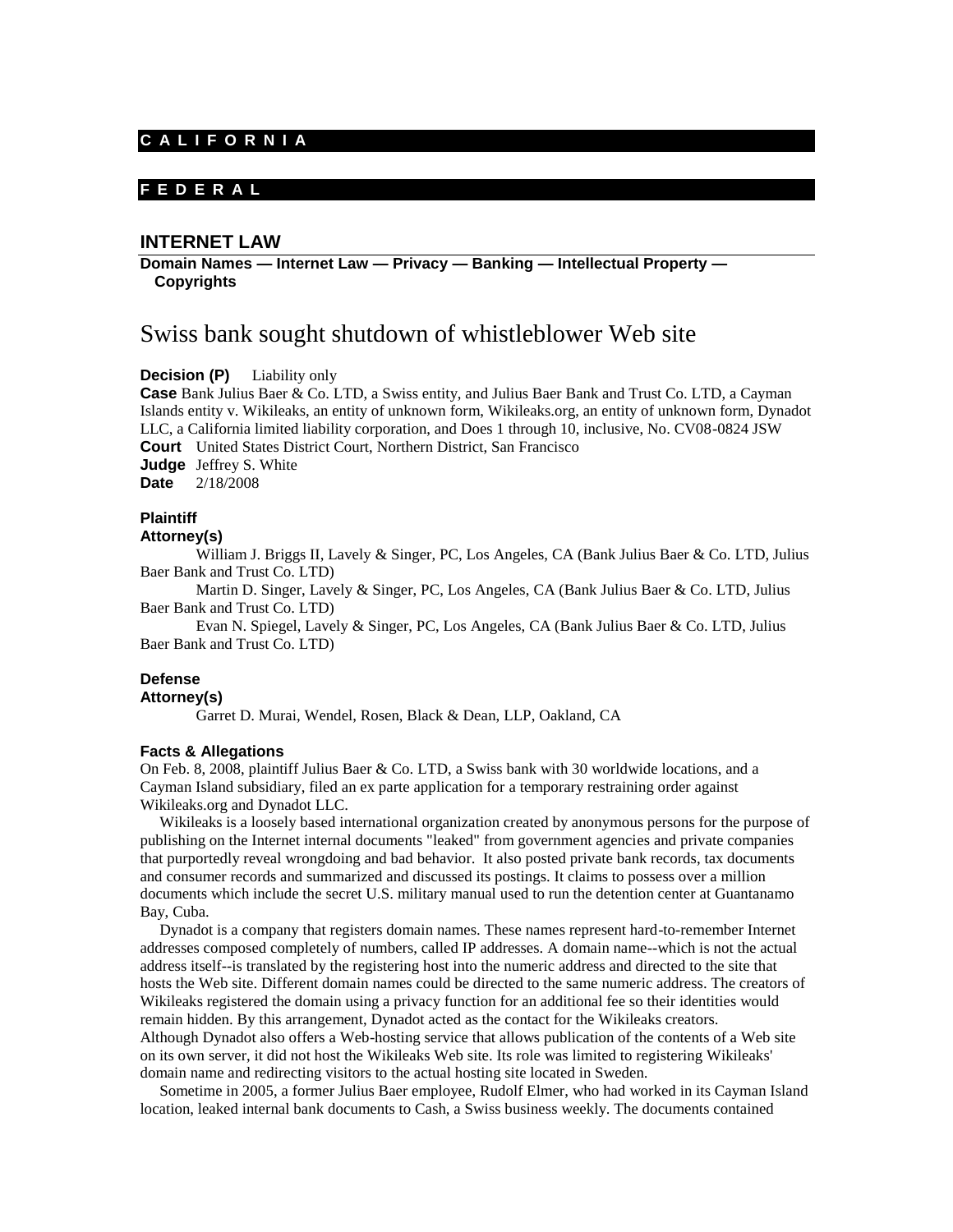information from private accounts holding billions of dollars. The newspaper and other newspapers which also reported the story did not publish the documents. The documents were later published on Wikileaks' Web site.

 Julius Baer sued Wikileaks and Dynadot. The bank claimed that the defendants had engaged in unfair competition and business practices, invasion of privacy and conversion. It argued that the leaked documents were stolen from its offices in violation of both a confidentiality agreement the bank had with Elmer and criminal statutes, and that by taking possession of and publishing the documents the defendants shared Elmer's culpability. They also argued that California and U.S. privacy laws protected the kind of personal banking information Wikileaks had posted.

 Dynadot entered into a stipulated settlement with Julius Baer in which Dynadot agreed to lock the wikileaks.org domain name; to prevent its transfer to a different domain registrar, and to disable the domain name and account to prevent any changes being made to them; to turn off the account's privacy function; and to preserve the account records for the domain name and account. Julius Baer agreed to file a dismissal with prejudice in favor of Dynadot.

Wikileaks did not respond to the complaint or appear in court.

#### **Injuries/Damages**

Julius Baer sought injunctive relief to prevent Wikileaks from publishing or hyper-linking to bank documents or information on any of the Wikileaks sites, which were registered in several national jurisdictions; the deletion of all bank documents on the sites and the blocking of any new publication of bank documents; to provide the identities of the names, addresses, telephone numbers of the Wikileaks site developers, host service providers, and web operators. The plaintiff also requested that Wikileaks be precluded from offering oral arguments at the hearing on the application for the injunction because it had not responded in a timely manner to the complaint.

 From Dynadot, Julius Baer sought to remove all hosting records of the domain name "wikileaks.org"; to prevent the domain name from returning to the Wikileaks Web site or any other Web site or server; to lock the Wikileaks domain name from administrative access or transfer to another registrant; and to reveal the true identity of the Wikileaks' registrant.

#### **Result**

The court granted Julius Baer's request for an injunction, ordering Dynadot to lock the wikileaks.org domain name to prevent its transfer to a different registrant; to disable the domain name and the account to prevent access to any changes from being made to the domain name and account; to turn off the privacy lock on the domain name and account; to preserve the account records and data for the domain name; to clear and remove all hosting records for the domain name and prevent the domain name from reverting to any other Web site; to park the domain name on a blank page; to produce all account records and billing information relating to the domain name and its users.

 In an amended order, the court enjoined Wikileaks from publishing, disseminating or hyperlinking to any document, information or images of internal company documents on any Web sites under its control or any Web site where it can post or add content; to block and prevent any other publication, dissemination or hyperlinking, to any new or unpublished bank property; to remove all copies or images of bank documents from all the Web sites it controlled and any other information contained therein; to provide Julius Baer with the names, addresses, telephone numbers and other identifying information for the Wikileaks' hosting services and providers, Web site operators and Web site developers for the purpose of providing notice of the court's decision.

#### **Plaintiff(s)**

**Bank Julius Baer & Co. LTD**

**Julius Baer Bank and Trust Co. LTD**

**Demand** None reported

**Offer** None reported